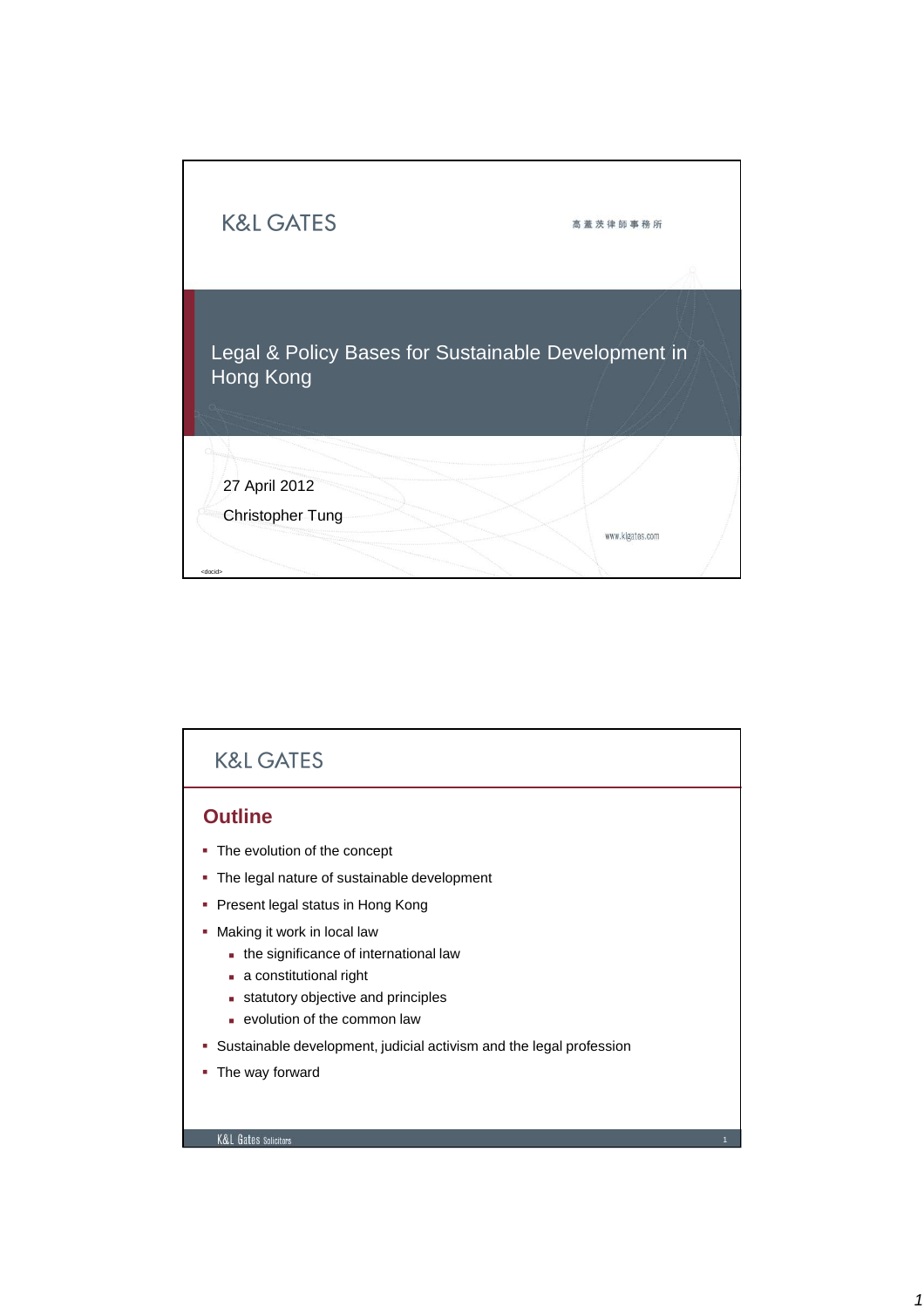### **K&L GATES**

### **Evolution of the concept**

- A dynamic concept with accepted parameters, not necessarily constrained by a single universal definition
- Challenges traditional approaches to the creation, implementation and practice of the law

| <b>Traditional approach</b>                | Sustainable development approach           |
|--------------------------------------------|--------------------------------------------|
| Directed at a specific economic, social or | Directed at economic, social and           |
| environmental issue                        | environmental considerations of issue      |
| Cross-impacts and interrelationships       | Cross-impacts and interrelationships fully |
| poorly considered or not at all            | assessed                                   |
| Short term outcomes and unresponsive to    | Long term outcomes and responsive to       |
| change                                     | change                                     |

2

#### **K&L Gates Solicitors**

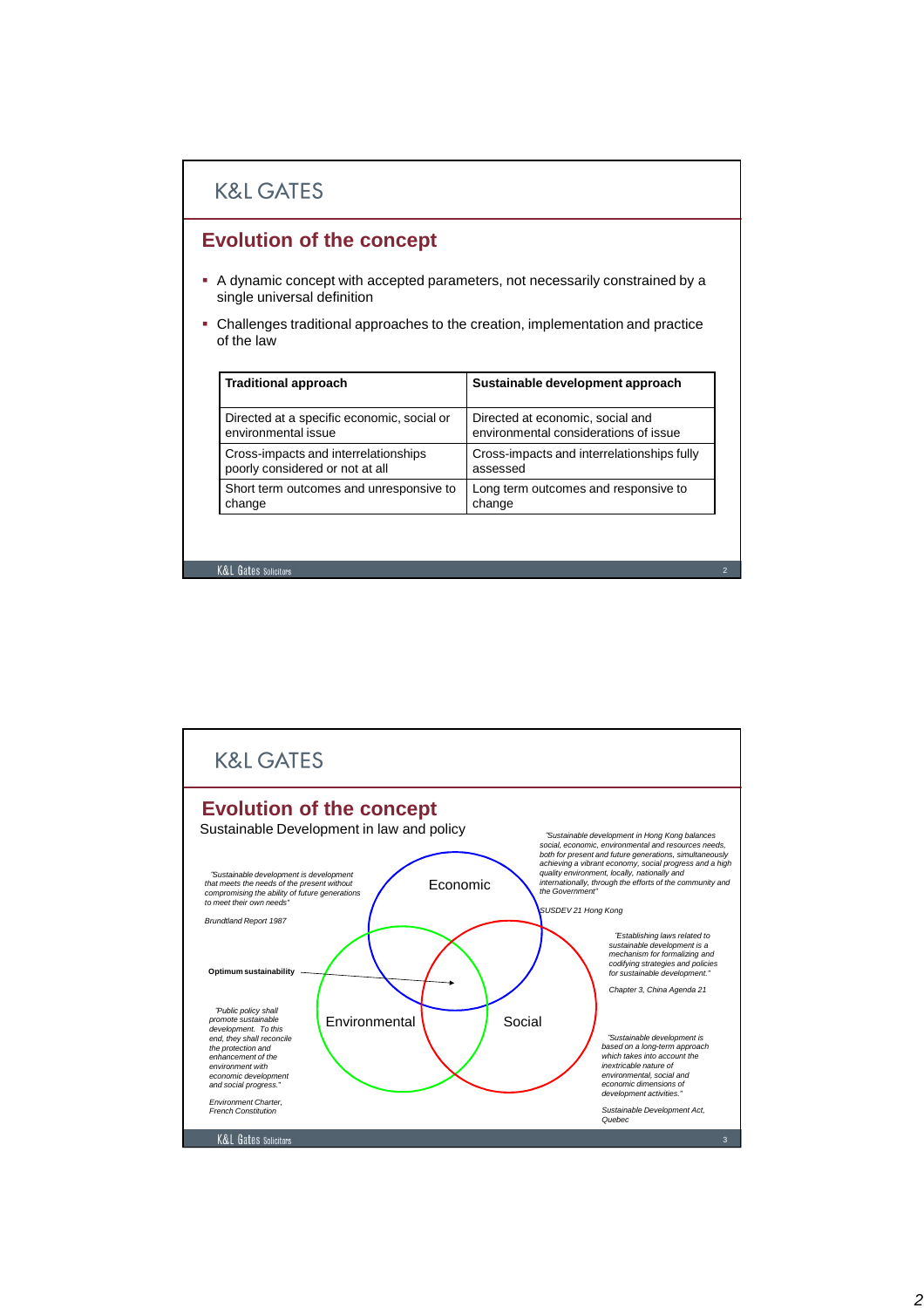

## **K&L GATES Present legal status in Hong Kong** SUSDEV 21 Study, 1997 - "Hong Kong's approach to sustainable development must take into account the particular conditions and characteristics of Hong Kong (and the wider region) and consideration could be given to enshrining sustainable development principles into law." A First Sustainable Development Strategy, 2005 Strategy may be complied with by Government agencies as a matter of policy or internal regulations (see sustainability assessment process) It does not introduce any fundamental legal rights or obligations in respect of sustainable development A common law development provides some hope (see below)K&L Gates Solicitors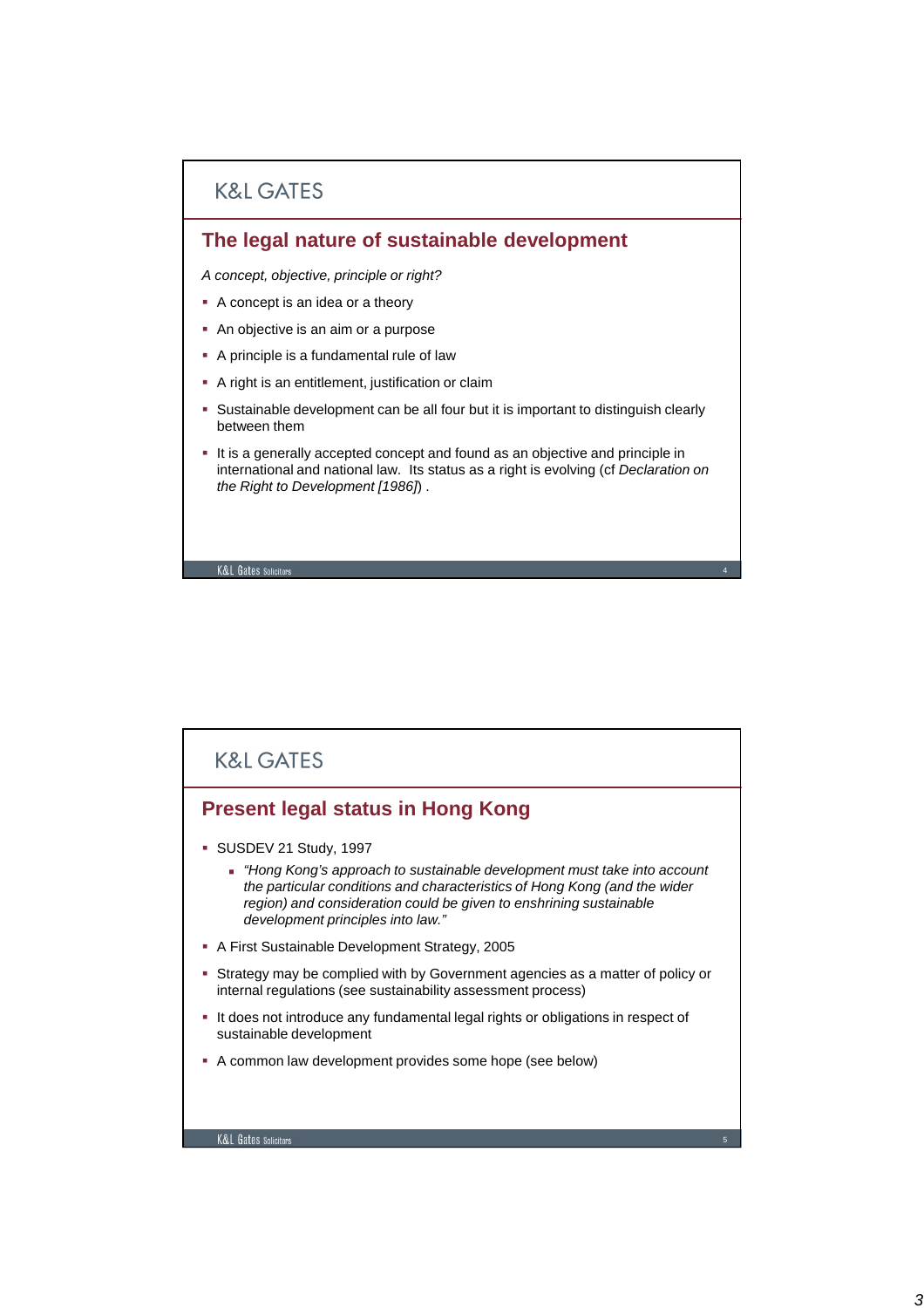## **K&L GATES**

#### **Making it work in local law**

The significance of international law

- Hong Kong is a party to international treaties that require compliance with sustainable development principles: UNFCCC, Kyoto Protocol
- Norms of international customary law may affect local judicial deliberations in sustainable development matters
- A source and reference for accepted sustainable development principles (New Delhi Principles of International Law relating to Sustainable Development, 2002):
	- duty of states to ensure sustainable use of natural resources
	- equity inter and intra-generational
	- common but differentiated responsibilities
	- **precaution**

Bilateral trade and investment agreement with Mainland China

- Mainland and Hong Kong Closer Economic Partnership Agreement, Article 2
	- "The conclusion, implementation and amendment of the 'CEPA' shall adhere to the following principles:
	- … 3. to accord with the needs of both sides to adjust and upgrade their industries and enterprises and **to promote steady and sustainable development**…"

6

K&L Gates Solicit

## **K&L GATES Making it work in local law** A constitutional right **EU: Treaty Establishing the European Community, Articles 2 to 6 as** supplemented by the 1997 Treaty of Amsterdam. Switzerland: Swiss Federal Constitution, Preamble, Articles 2, 54 and 73 The Basic Law of the Hong Kong SAR, HK's mini constitution Article 159 vests the power to amend in the National People's Congress. Envisages amendment bills being put forward by HKSAR. Studied by Committee for the Basic Law before being sent to NPC Would require a review of Hong Kong law to ensure consistency with the new constitutional right (note Article 11 of the Basic Law)K&I Gates Solicitor 7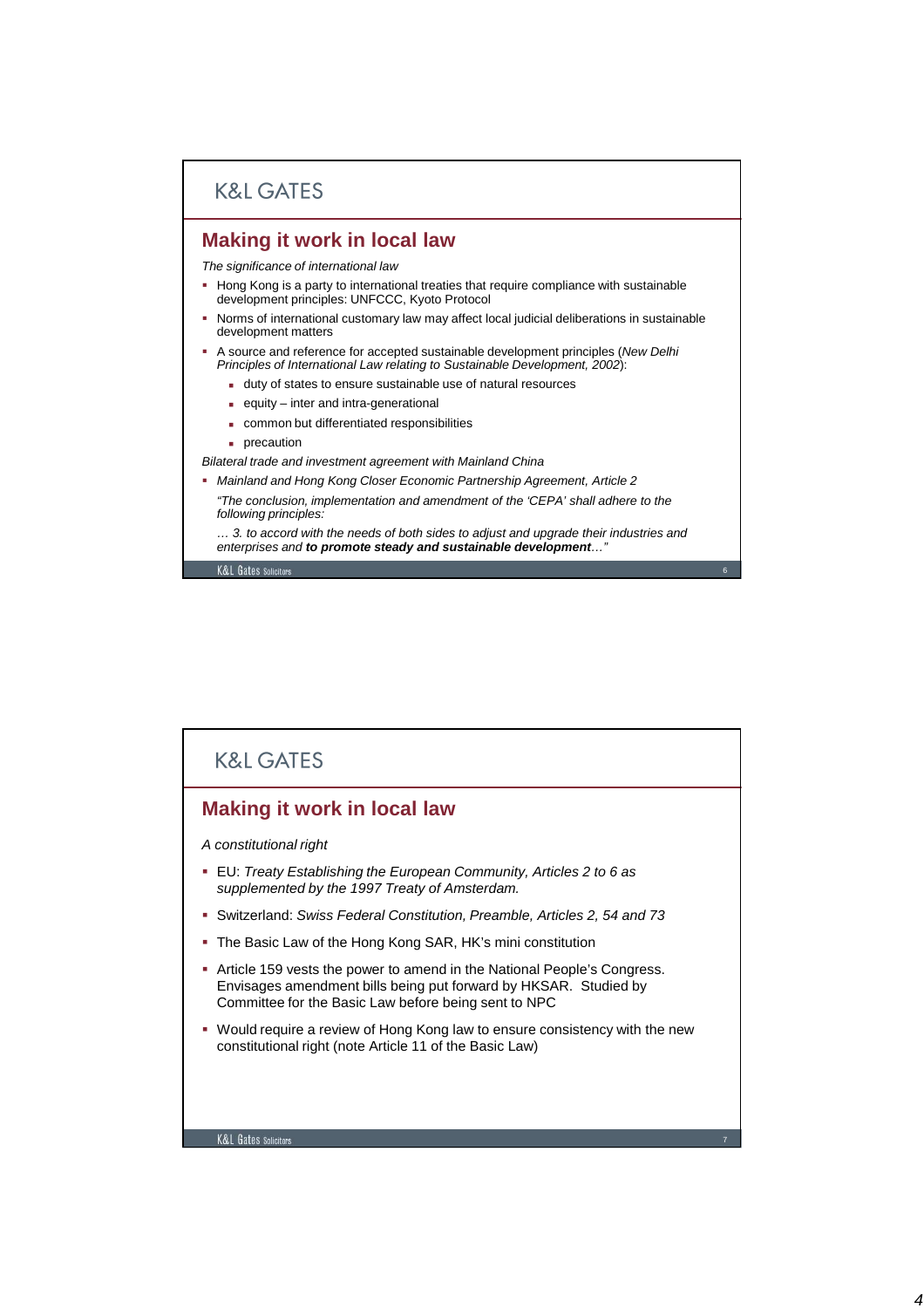## **K&L GATES**

### **Making it work in local law**

Incorporation by statute

- Sustainable Development Act 2006, Quebec
- Chapter 3, China Agenda 21 PRC Renewable Energy Law
- Protection of the Environment Act 1991, Australia
- **Individual statutes or overarching statute?** 
	- The Antiquities and Monuments Ordinance
	- The Protection of Harbour Ordinance
	- The Environmental Impact Assessment Ordinance
	- The Marine Parks Ordinance
	- **The Town Planning Ordinance**
	- The Urban Renewal Authority Ordinance

**K&L Gates Solicitors** 

### **K&L GATES**

### **Making it work in local law**

Evolution of common law

- Society for the Protection of the Harbour v The Town Planning Board [2004] **HKCFA** 
	- **presumption against reclamation: s3(1) Protection of the Harbour Ordinance**

8

- a special public asset and a natural heritage of Hong Kong people
- rebutted only if overriding public need for reclamation. This included economic, environmental and social needs of the community
- where there is a reasonable alternative, an overriding need would not be made out. In considering what is a reasonable alternative, all the circumstance should be considered including economic, environmental and social implications
- the question of intensity of judicial review remains open
- Cited in Addenbrooke Pty v Woollahra Municipal Council [2008] NSWLEC 190

K&I Gates Solicitor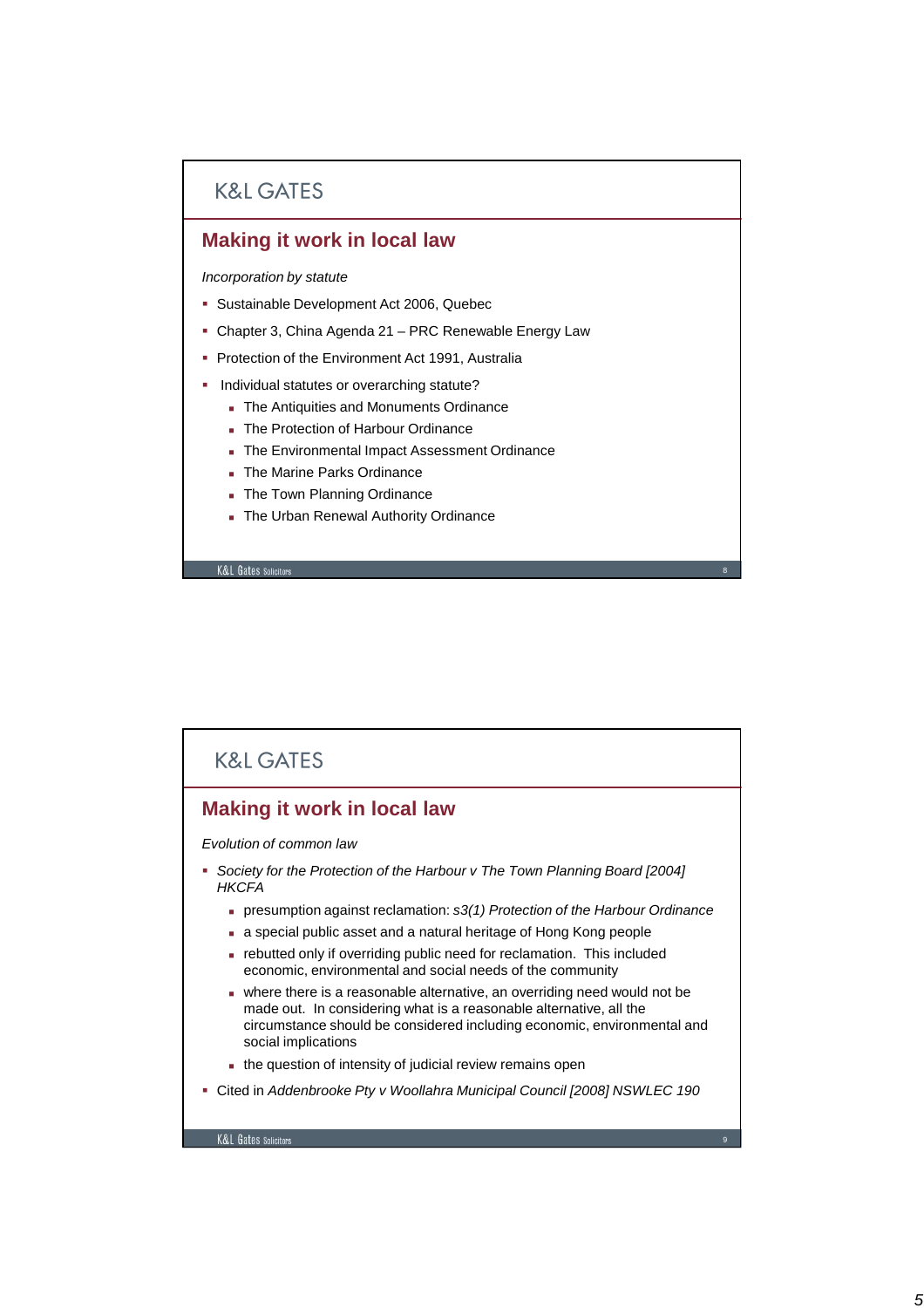

# **K&L GATES Way forward Develop a comprehensive sustainable development strategy**  Establish a constitutional right or introduce sustainable development objectives and principles into statutory law Commit to applying international sustainable development law and best practices in a timely and effective manner Actively engage the executive, administrative and judicial branches of government Actively engage the community to ensure there is broad based understanding and support for sustainable developmentK&L Gates Solicitors